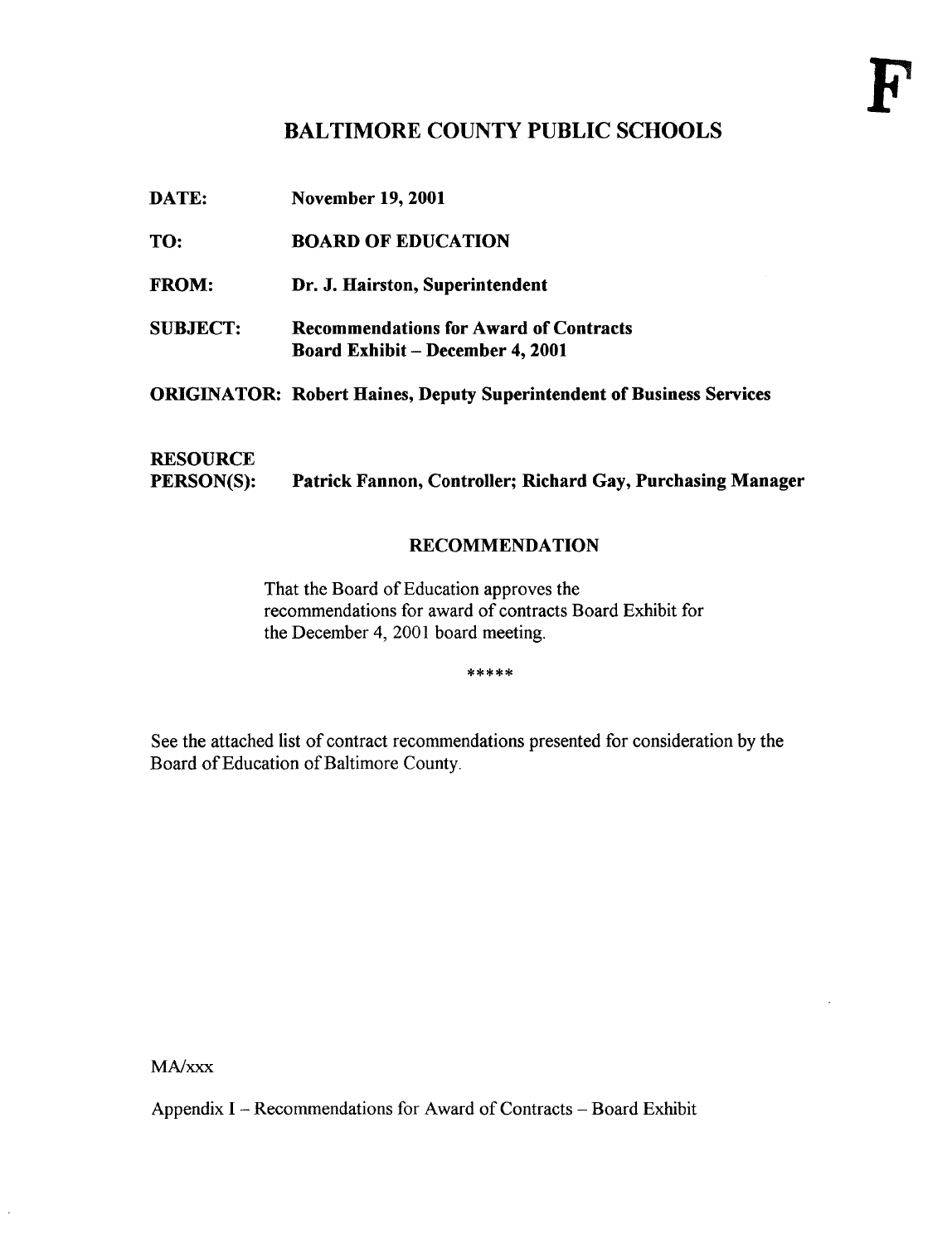### Recommendations for Award of Contracts Board Exhibit - December 4, 2001

The following contract recommendations are presented for consideration by the Board of Education of Baltimore County.

### 1. Allied Health & Fitness Lab - Estimated Award Value: \$26,705.52<br>Equipment Eastern Technical High School Various Vendors Equipment Eastern Technical High School Contract #7-700-02

A bid was issued to 14 vendors on October 18, 2001 for the purchase of weight training equipment for the Allied Health and Fitness program at Eastern Technical High School. Proposals were received from three vendors. One bidder was rejected for failing to meet all specifications.

The specifications were designed to provide all weight training equipment for a fully functional Allied Health and Fitness Lab. A listing of the equipment was developed in coordination with Eastern Technical High School and the bidders at a pre-bid meeting. The installation of all equipment will be completed no later than January 15, 2002. In addition, the Award Bidders will sponsor a program of instruction, conducted by a certified fitness specialist, for the safe use and operation ofthe equipment. The contract includes a full one-year warranty and a two-year preventive maintenance program.

The bid allowed for the purchase of individual custom-built power racks and the remaining equipment to be purchased as a group. The award of contract is recommended to the lowest responsive bidders meeting all specifications :

### Atlantic Fitness Products, Linthicum, MDPower Rack \$1,195.00 Weight Equipment \$31,882.30

### York Barbell, Timonium, MD Weight Equipment\$25,510.52

The contract value will be \$26,705.52. Funding for the equipment will be provided through the Perkins Funds from the Office of Career and Technology Education.

### 2. Contracted Services: On-Call Estimated Award Value: \$200,000<br>Elevator Maintenance & Repair Company Otis Elevator Company Elevator Maintenance & Repair Contract # ITB 203397

A contract to provide firm fixed monthly pricing for preventive maintenance and fixed hourly pricing for repair of elevators, chair lifts and dumbwaiters is anticipated to be approved by the Baltimore County Government on December 3, 2001. Contract pricing also includes the purchase of repair materials at cost plus 10 percent. The terms and conditions of the contract include provisions for the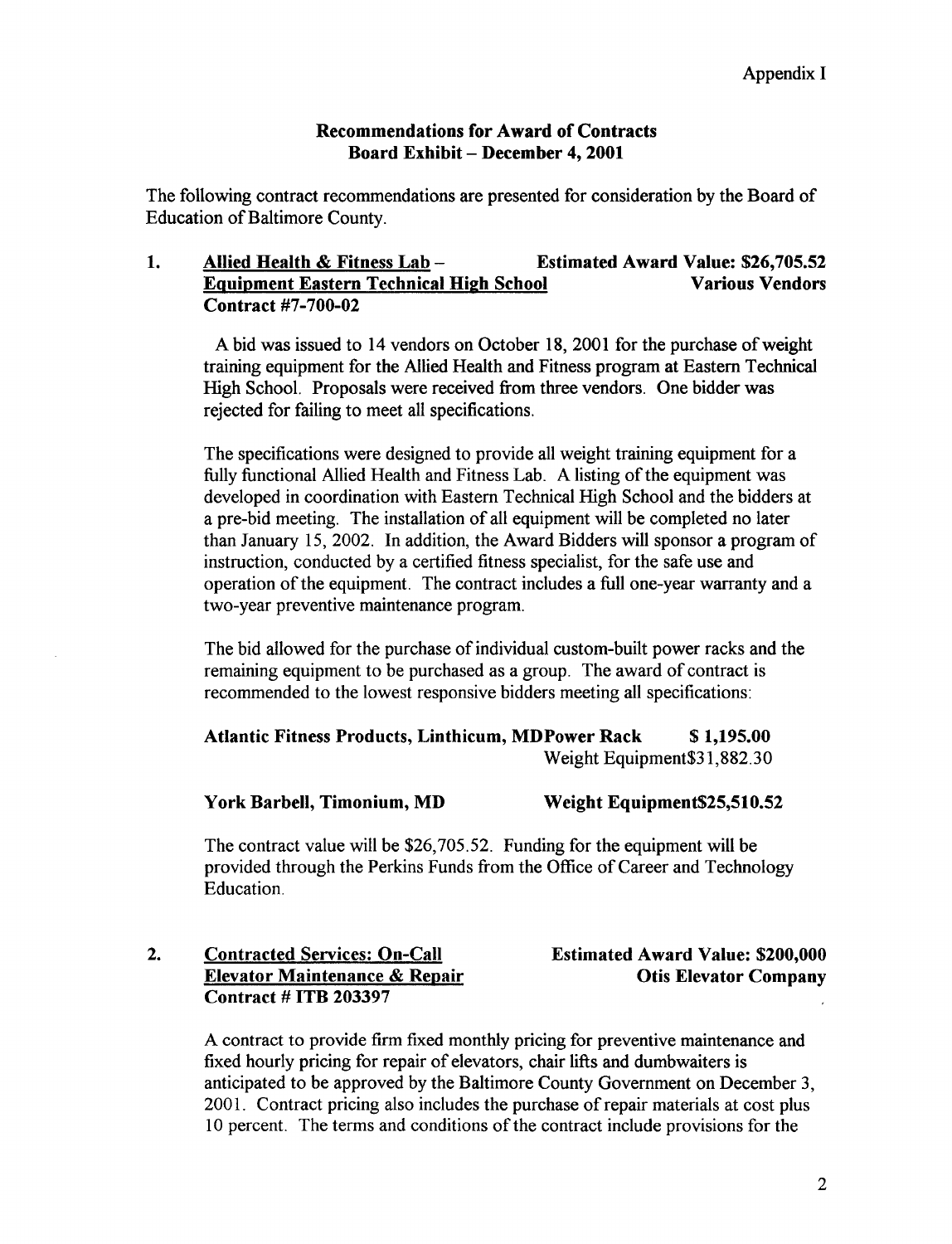utilization of the contract by Baltimore County Public Schools. The annual contract was awarded to Otis Elevator Company, Baltimore, MD. The initial contract has nine one-year extensions available . The Office of Purchasing recommends the approval of the use of this contract through December 1, 2002. Funding for the purchase of these services will be provided through the operating budget of the Office of Maintenance.

3. Contracted Services: Venetian Blinds Services Three-Year Bid Contract # 3-326-02

#### Estimated Award Value: \$750,000 Estimated Annual Value: \$250,000

On September 20, 2001 <sup>a</sup> three-year bid was issued for the purchase and installation of Levelor 2" Venetian blinds and pull-down black out blinds on an "as needed" basis. Bids were issued to 17 vendors and proposals were received from five vendors. One bidder was rejected for failing to meet all specifications.

The specifications were developed in conjunction with the Office of Maintenance and the bidders at a pre-bid. The Award Bidders will be responsible for providing firm quotes for the removal and disposal of existing blinds, blackout blinds, and hardware, and, also, for field measurement for new installation of hardware, blinds and blackout blinds.

The existing buildings in BCPS contain windows of many different dimensions. The bidders were, therefore, asked to provide pricing for several different sized windows representative of those currently in place.

| Qty | Window<br><b>Size</b> | <b>Crown Shade</b><br>Company | <b>Picture Perfect</b><br>Windows | <b>Blind</b><br>Industries | Lloyd Window<br>Products |
|-----|-----------------------|-------------------------------|-----------------------------------|----------------------------|--------------------------|
| 100 | $44 \times 80$        | \$4,585.00                    | \$5,500.00                        | \$7,300.00                 | \$7,200.00               |
| 100 | $48 \times 84$        | \$5,133.00                    | \$5,600.00                        | \$7,300.00                 | \$8,064.00               |
| 40  | $72 \times 80$        | \$2,796.00                    | \$3,480.00                        | \$4,120.00                 | \$4,608.00               |
| 40  | $72 \times 84$        | \$2,920.00                    | \$3,560.00                        | \$4,120.00                 | \$4,840.00               |
|     | <b>TOTALS</b>         | \$15,434.00                   | \$16,140.00                       | \$24,040.00                | \$24,712.00              |

Three responsive and responsible bidders offering the most favorable aggregate bid prices are being recommended for award. The Primary Award Bidder is Crown Shade Company, Baltimore, MD, the Secondary Award Bidder is Picture Perfect Windows, Owings Mills, MD, and the Tertiary Award Bidder is Blind Industries of Maryland, Baltimore, MD. The services provided by this contract will be funded from the Office of Maintenance operating budget, Aging School, Capital Improvement, Grants, and the schools' operating accounts.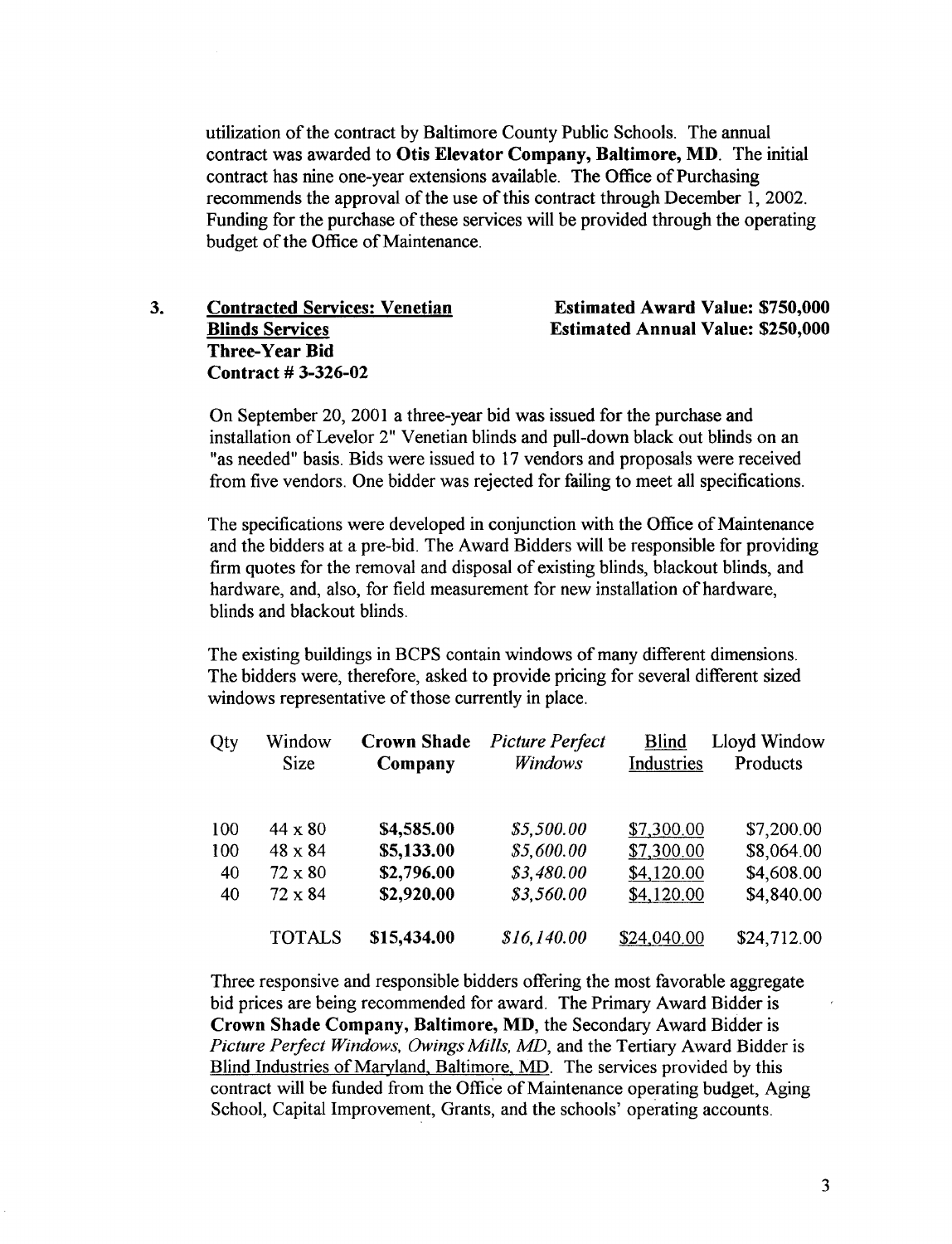## 4. Food Service: Ice Cream Products<br>
Contract #4-407-02<br>
Jack & Jill Ice Cream Company

### Jack & Jill Ice Cream Company

Abid for <sup>a</sup> price agreement for the purchase of ice cream products (sandwich, eclair, chocolate nut cone, non-fat yogurt, ice cream cup, and a variety of ice cream bar items: deluxe, frozen fruit, orange cream and chocolate fudge) for direct delivery to all schools was issued on September 20, 2001 to eight vendors. The specifications were designed to reflect the per each cost of the individual ice cream products times anticipated usage quantity. Proposals were received from two vendors. This is a six-month contract effective January 1, 2002 through June 30, 2002.

This is a requirements contract with quantities projected by the Office of Food and Nutrition Services based upon historical data of product utilization . In addition to the standard items that will be available during the contract period, the Office of Food and Nutrition Services intends to feature one special item from the "optional" list of products (mini ice cream sandwich, push-up bar, Mickey Mouse ice cream bars and Dole juice bars) each month during the school year to offer variety to the students. The award value represents a projected purchase of some 86,000 dozen products. Delivery is made directly to identified schools. BCPS offers no guarantee that the estimated quantities will be met and/or exceeded. The total dollar value of the contract is estimated with the final dollar amount determined by the actual products purchased during the contract period.

|                                                                   | Standard<br>Items | Optional<br>Items |
|-------------------------------------------------------------------|-------------------|-------------------|
| Jack & Jill Ice Cream Company,<br>Columbia, MD                    | \$186,440.00      | \$50,000.00       |
| <b>Berliner Specialty Distribution Company</b><br>Hyattsville, MD | \$258,850.00      | No Bid            |

Award of contract is recommended to the lowest bidder meeting all specifications, Jack & Jill Ice Cream Company, Columbia, MD in the estimated amount of \$236,440. Funding will be provided by the Office of Food and Nutrition Services.

### 5. Food Service: Paper Products Contract #4-408-02

Estimated Award Value: \$585,143

A bid for <sup>a</sup> price agreement for various paper, plastic, foam and aluminum products for the period of January 1, 2002 through June 30, 2002 was issued on September 20, 2001 to 31 vendors. The specifications were designed to reflect a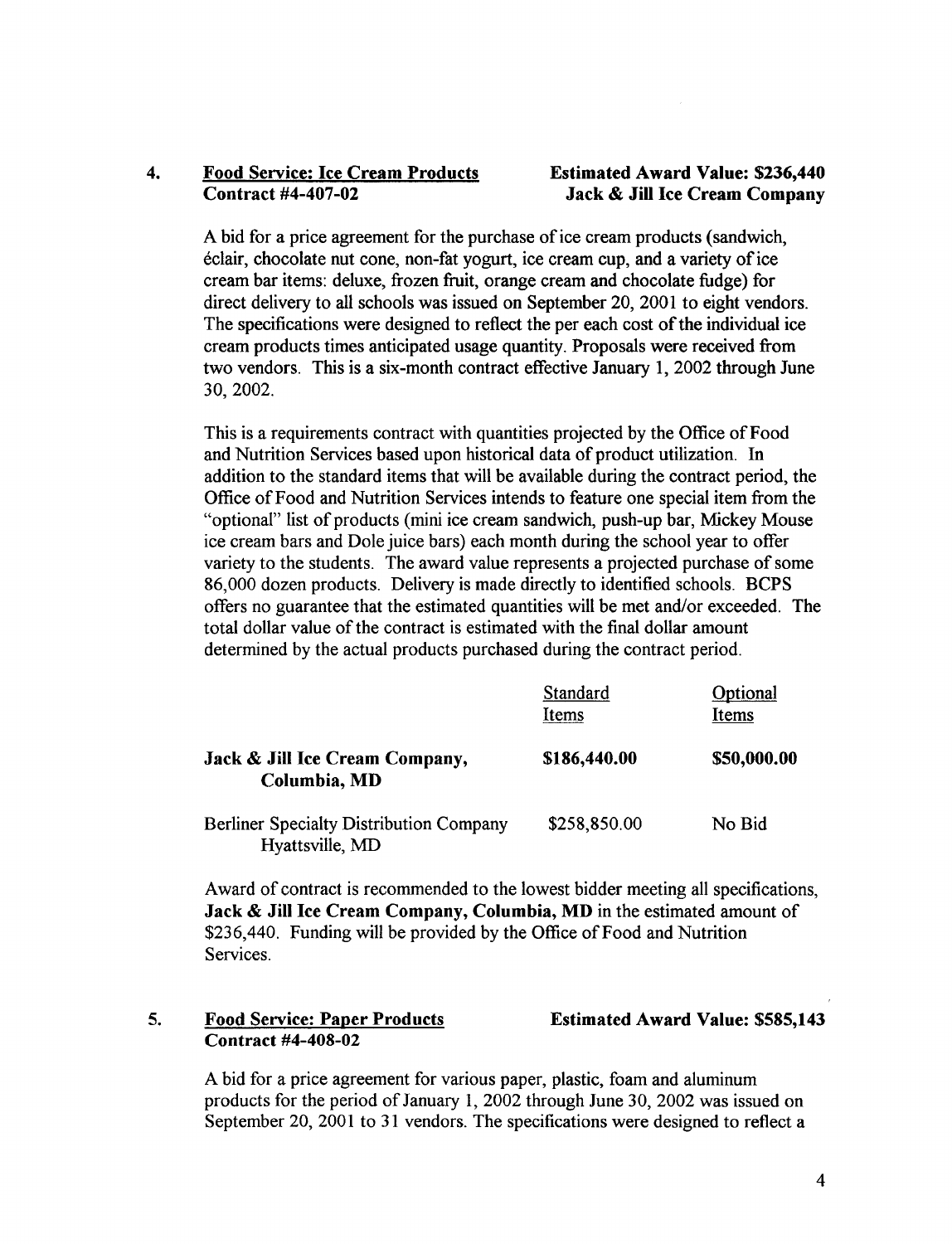quantity price times the anticipated usage quantity. Proposals were received from <sup>13</sup> vendors. Two bidders submitted no-bid responses. Awards are recommended to the lowest bidders meeting all specifications:

| Acme Paper & Supply Company, Inc., Savage, MD<br>Plates, Sandwich bags, French fry cup, Lunch bags, Hamburger paper, Salad<br>container, Straws, Food trays, Aluminum wrap | \$79,090.00  |
|----------------------------------------------------------------------------------------------------------------------------------------------------------------------------|--------------|
| Calico Industries, Inc., Annapolis Junction, MD<br>Food storage bags, Gloves, Food wrap, Masks                                                                             | \$23,792.00  |
| <b>Carroll County Foods, Inc., New Windsor, MD</b><br>Freezer paper, Antibacterial wipes                                                                                   | \$2,217.00   |
| Holt Paper & Chemical Company, Inc., Baltimore, MD<br>Bowls, Cups, Utensils, Coffee filters, French fry bags, Napkins, Trays,<br>Food wrap                                 | \$179,393.00 |
| <b>Interboro Packaging Corporation, Montgomery, NY</b><br>Plastic bags, Rack covers                                                                                        | \$3,014.00   |
| Kahn Paper Company, Inc., Capitol Heights, MD<br>Foam trays, Plastic dish inserts, Spork kits, Pan liners                                                                  | \$110,630.00 |
| <b>Leonard Paper Company, Inc., Baltimore, MD</b><br>Foam trays (five compartment)                                                                                         | \$178,950.00 |
| <b>Sysco Food Service of Baltimore, Inc., Jessup, MD</b><br>Foil pans for steam table                                                                                      | \$7,877.00   |

This is a requirements contract with quantities projected by the Office of Food and Nutrition Services based upon historical data of product utilization . Delivery is made to the Food Service Warehouse for distribution to the schools on an as needed basis . BCPS offers no guarantee that the estimated quantities will be met and/or exceeded. The total dollar value of the contract is estimated with the final dollar amount determined by the actual products purchased during the contract period. The estimated total value of the contract is \$585,143 . Funding will be provided by the Office of Food and Nutrition Services.

### 6. Food Service: Produce Contract # 4-406-02

### Estimated Award Value: \$200,000 Bowie Produce Company, Inc.,

A bid for <sup>a</sup> price agreement for various produce items, with direct delivery to the schools, for the period of January 1, 2002 through June 30, 2002 was issued on September 20, 2001 to six vendors. Proposals were received from two vendors. One bidder submitted a no-bid response.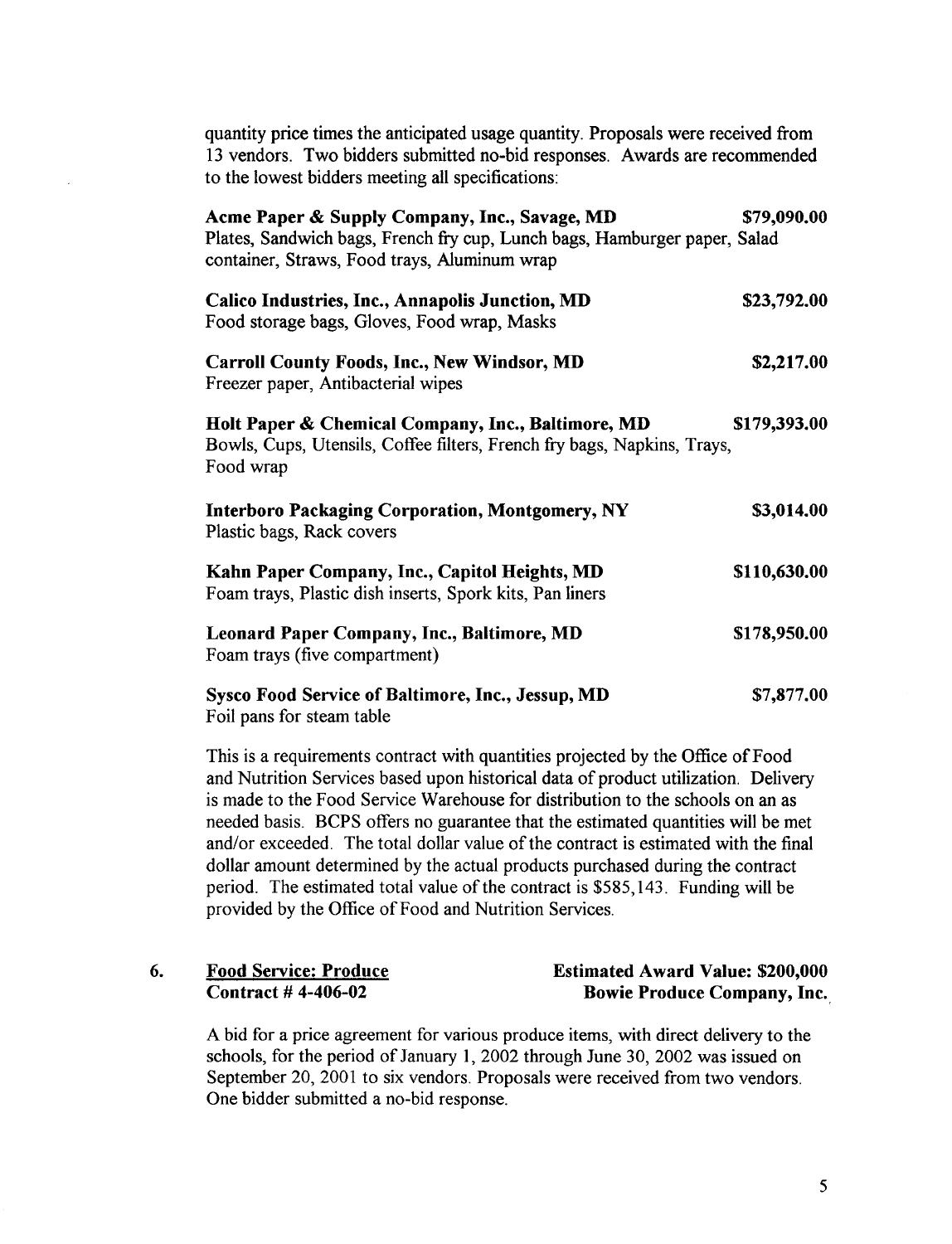| <b>Bowie Produce Company, Inc., Landover, MD</b> | \$200,000.00 |
|--------------------------------------------------|--------------|
| Coastal Sunbelt Produce, Inc., Hanover, MD       | \$251,340.00 |

The bid specifications were designed to allow vendors to bid using a fixed factor, which is added to the base market price of the individual items. This factor shall remain constant for the term of the contract while the price of the commodity may change as market conditions warrant.

This is a requirements contract with quantities projected by the Office of Food and Nutrition Services based on historical data of product utilization. Delivery is made directly to designated schools. BCPS offers no guarantee that the estimated quantities will be met and/or exceeded. The total dollar value of the contract is estimated with the final dollar amount determined by the actual products purchased during the contract period.

Award of contract is recommended to the lowest bidder meeting all specifications, Bowie Produce Company, Inc., Landover, MD in the estimated amount of \$200,000. The Office of Food and Nutrition Services will provide the funding.

### 7. Food Service: Snack Products Contract # 4-409-02

Estimated Award Value: \$504,000

A bid for <sup>a</sup> price agreement for various snack products (cakes, cookies, fruit pies, popcorn, potato chips and pretzels) for direct deliveries to the secondary schools for the period of January 1, 2002 through June 30, 2002 was issued on September 20, 2001 to <sup>17</sup> vendors. Proposals were received from seven vendors. Two bidders submitted no-bid responses.

The pricing was designed to reflect the individual cost of each snack item. The specifications allow the award of contract to multiple vendors to allow flexibility in product selection by the Office of Food and Nutrition Services. The award of contract is recommended to the lowest bidders meeting all specifications :

Interstate Brands Corporation, Philadelphia, PA \$24,000.00 Hostess Products: Crumb Cake, Cupcakes, Fruit Pies, Mini Donuts, HoHo's, Mini Muffins, Cinnamon Rolls.

Linden Cookies, Inc., Congers, NY \$210,000.00 Cookies (variety of flavors), Frito Lay Products: Corn Chips, Pretzels, Potato Chips, Popcorn, Cheese Curls

McKee Foods, Inc., Collegedale, TN \$80,000.00 Little Debbie Products: Cookies & Cakes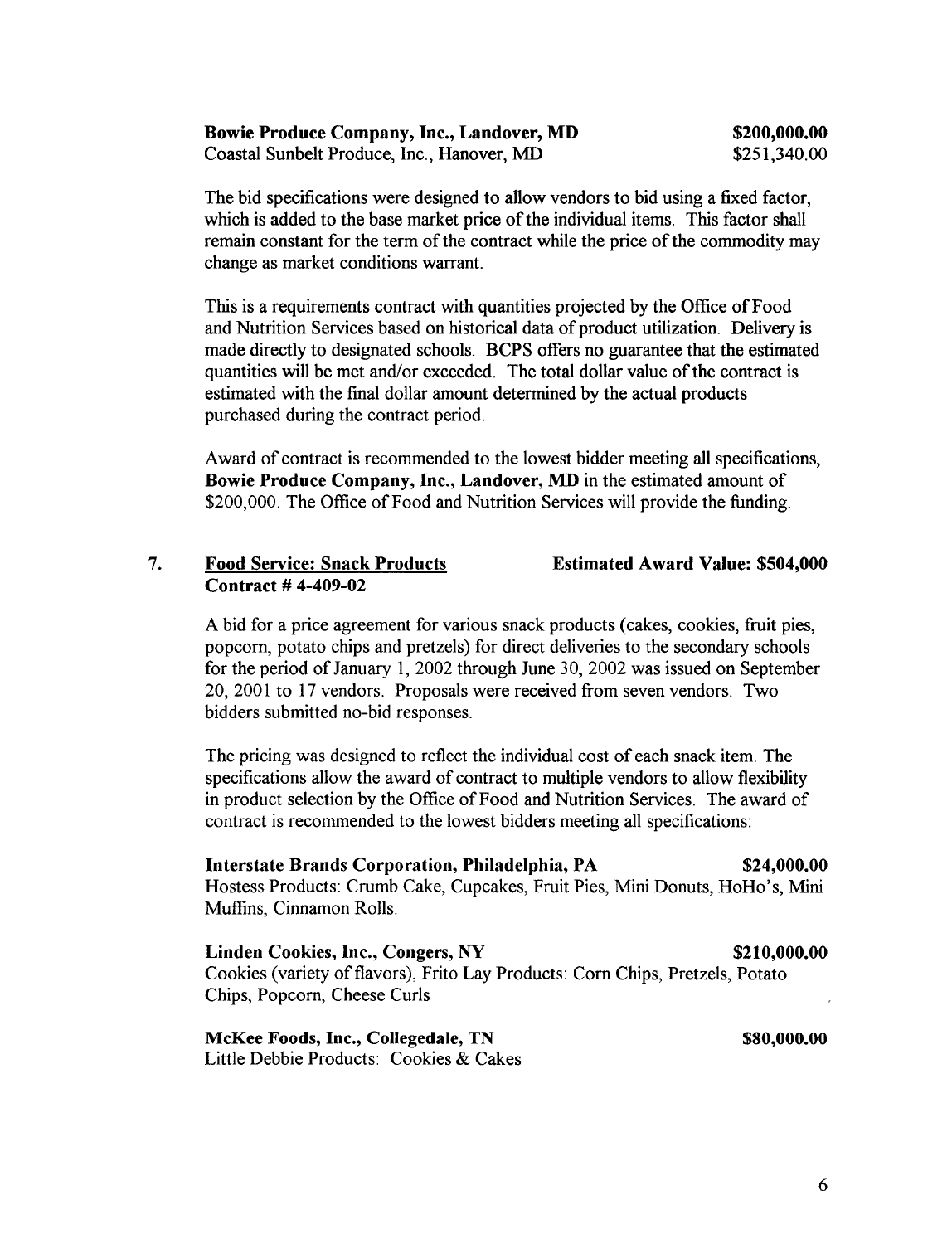Tasty Baking Company, Inc., Philadelphia, PA \$120,000.00

Tastykake Products: Cupcakes, Fruit Pies, Honey Buns, Coffee Cake Junior, Krimpets, Kreme Bars, Mini Donuts

#### Wise Foods, Inc., Baltimore, MD  $$70,000,00$

Corn Chips, Mini Pretzels, Potato Chips, Cheese Popcorn, Tortilla Chips

This is a requirements contract with quantities projected by the Office of Food and Nutrition Services based on historical data of product utilization. Delivery is made directly to designated schools . BCPS offers no guarantee that the estimated quantities will be met and/or exceeded. The total dollar value of the contract is estimated with the final dollar amount determined by the actual products purchased during the contract period.

The estimated value of all the contracts is \$504,000. Funding will be provided by the Office of Food and Nutrition Services.

| <b>Stationery Supplies -</b>     | <b>Estimated Award Value: \$200,000</b> |
|----------------------------------|-----------------------------------------|
| <b>Second One-Year Extension</b> | Corporate Express, Inc.                 |
| <b>Contract #4-419-00</b>        | (formerly US Office Products)           |

A bid to establish <sup>a</sup> price agreement for the purchase of miscellaneous stationery and office supplies for all schools and offices was issued on October 21, 1999 to 35 vendors. The bid specifications required the bidder(s) to offer a guaranteed discount rate for all office supplies within a published industry catalog for orders processed on an as-needed basis. Delivery is required within seven working days from receipt of the order. The vendor must guarantee the discount rate with deliveries to the individual schools and offices.

An award of contract was approved by the Board of Education on November 23, <sup>1999</sup> to US Office Products, Baltimore, MD that offered <sup>a</sup> discount of <sup>60</sup> percent. In July 2001, US Office Products was purchased by Corporate Express, Inc., Elkridge, MD.

In accordance with the terms and conditions of bid #4-419-00, award of contract is recommended for a one-year extension to Corporate Express, Inc., Elkridge, MD. Corporate Express, Inc., has agreed to honor the bid specifications and all terms and conditions of the bid. The estimated award value for the one-year extension is \$200,000 which is based on historical transactions for this product. Corporate Express, Inc. has offered the implementation of on-line ordering, allowing schools and offices to purchase products electronically. Funding for the purchases will be provided through the operating budget of each school and office.